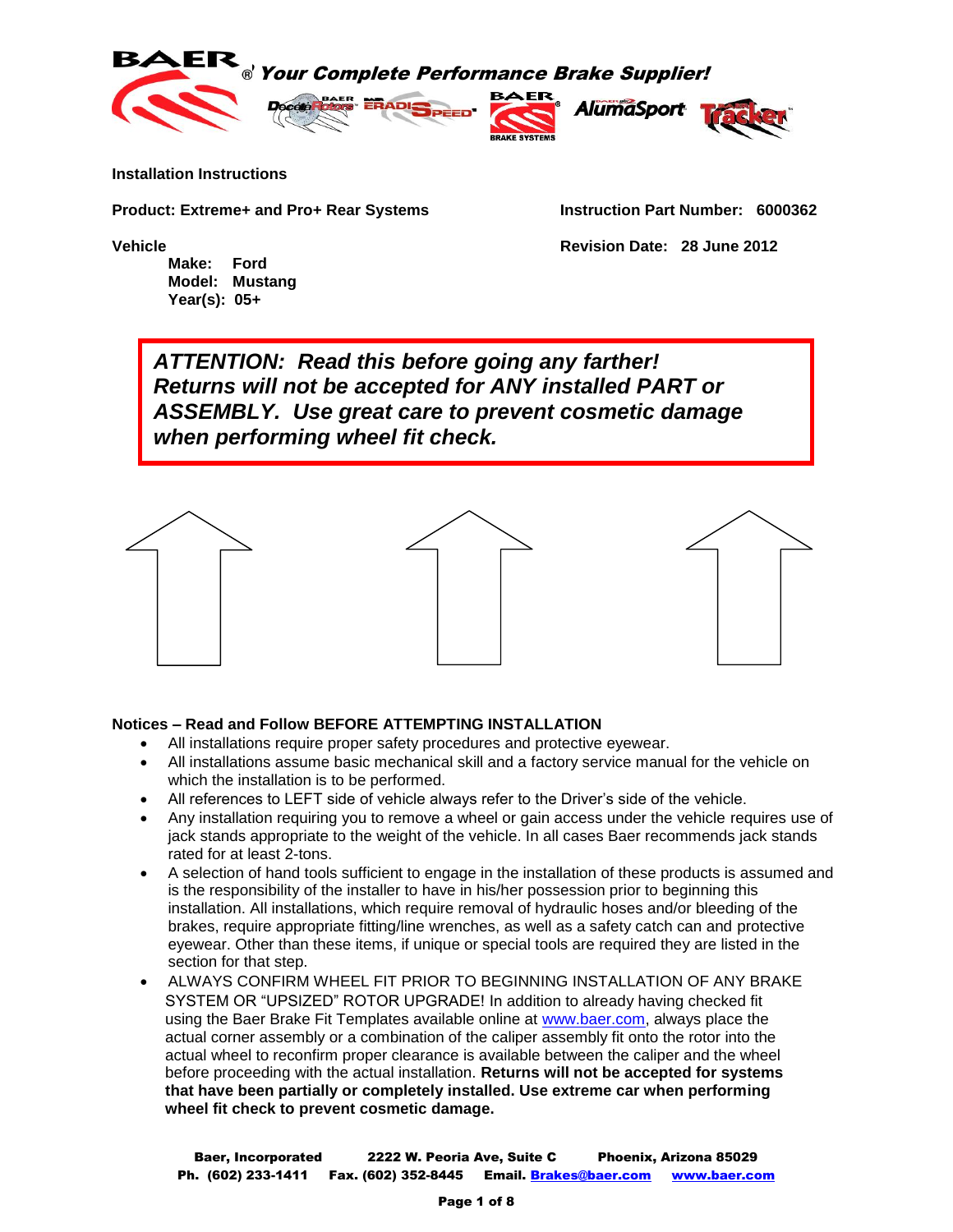

 When installing rotors on any Baer Products be sure to follow the direction of rotation indicated on the rotor hat area with either an arrow, or an "L" for left, or an "R" for right, or both. "L" or left always indicates the driver's side of US spec vehicles. Images shown are "L" left rotors:



- A proper professional wheel alignment is required for any system requiring replacement of the front spindles, or tie rod ends. Follow factory prescribed procedures and specifications unless otherwise indicated.
- At all times stop the installation if anything is unclear, or the parts require force to install. Consult directly with Baer Technical Staff in such instances to confirm details. Please have these instructions, as well as the part number machined on the component that is proving difficult to install, as well as the make, model, and year (date of vehicle production is preferred) of your vehicle available when you call. Baer's Tech Staff is available from 8:30-am to 5-pm Mountain Standard Time (Arizona does not observe Daylight Savings Time) at 602 233-1411 Monday through Friday.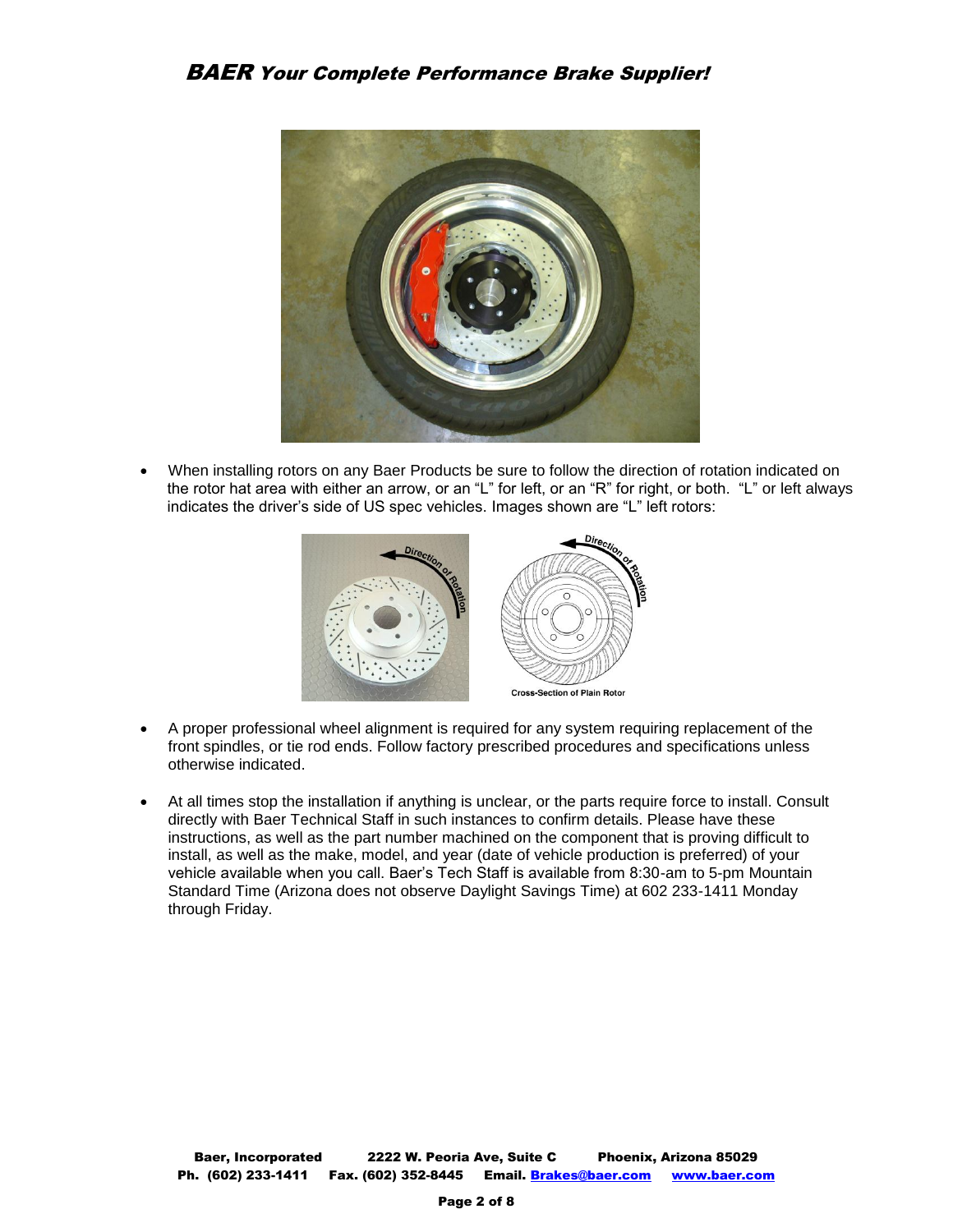# **INSTALLATION:**

1. Disconnect the fluid line at the frame bracket and cap with the vinyl caps provided. Remove the bolt from the frame bracket. Save the bolt to secure the new Baer hose bracket. The ABS wire is snapped into this bracket, pop this out with a screwdriver.



**Disconnect and cap fluid line**

**\*\***Note: The new Baer hose assembly can now be installed using the original bracket bolt. The hoses are labeled "L" and "R", L is driver side and R is passenger side. Do not attach the hard line yet. Wait until the banjo is attached to the caliper to keep the hose from leaking brake fluid.

- 2. Disconnect the park cable from the caliper. The cable can be pulled with needle nose pliers and unhooked from the caliper lever. Remove the retainer clip from the cable bracket by squeezing the clip and sliding off of the cable. Retain this clip to secure the cable in the new Baer bracket.
- 3. Remove the two bolts retaining the caliper to the axle housing and slide the caliper, anchor and hose off of the rotor. Remove the rotor.
- 4. Remove the differential cover and drain fluid. Following Ford Service procedures, remove the axles: Using a 5/16" 6 point box wrench, remove the differential pin retainer bolt and slide the pin out of the carrier. See photos continued on next page: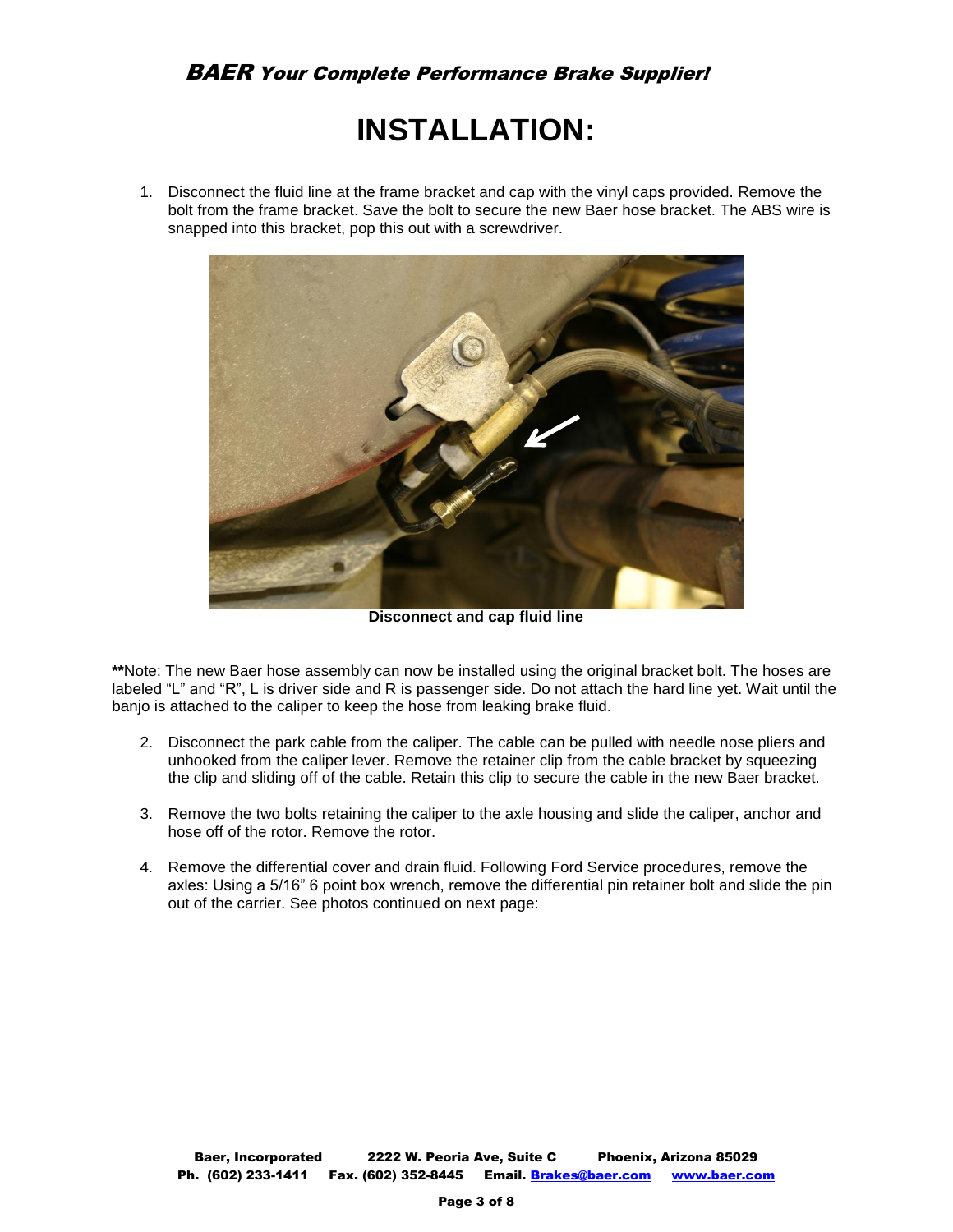

5. Push the axles inboard to remove the c-clips, then pull the axles out of the housing using care not to damage the bearings or seals. See photo next page for reference. Inspect the seals and bearings, replace if necessary.



**Remove axle, inspect bearings and seals.**

- 6. Remove the bolt retaining the ABS sensor to the bracket and slip the sensor out of the bracket. Unclip the connector from the backing plate.
- 7. Remove the bolts from the bracket. Save the bracket bolts and nut plates to secure the new Baer intermediate bracket to the housing. The bolts are threaded into the bracket and can be easily removed by hand.
- 8. Remove the caliper noise suppressor brace from the housing. This is no longer necessary. Also, remove the nuts from the U-bolt and slip the brace and U-bolt from the housing.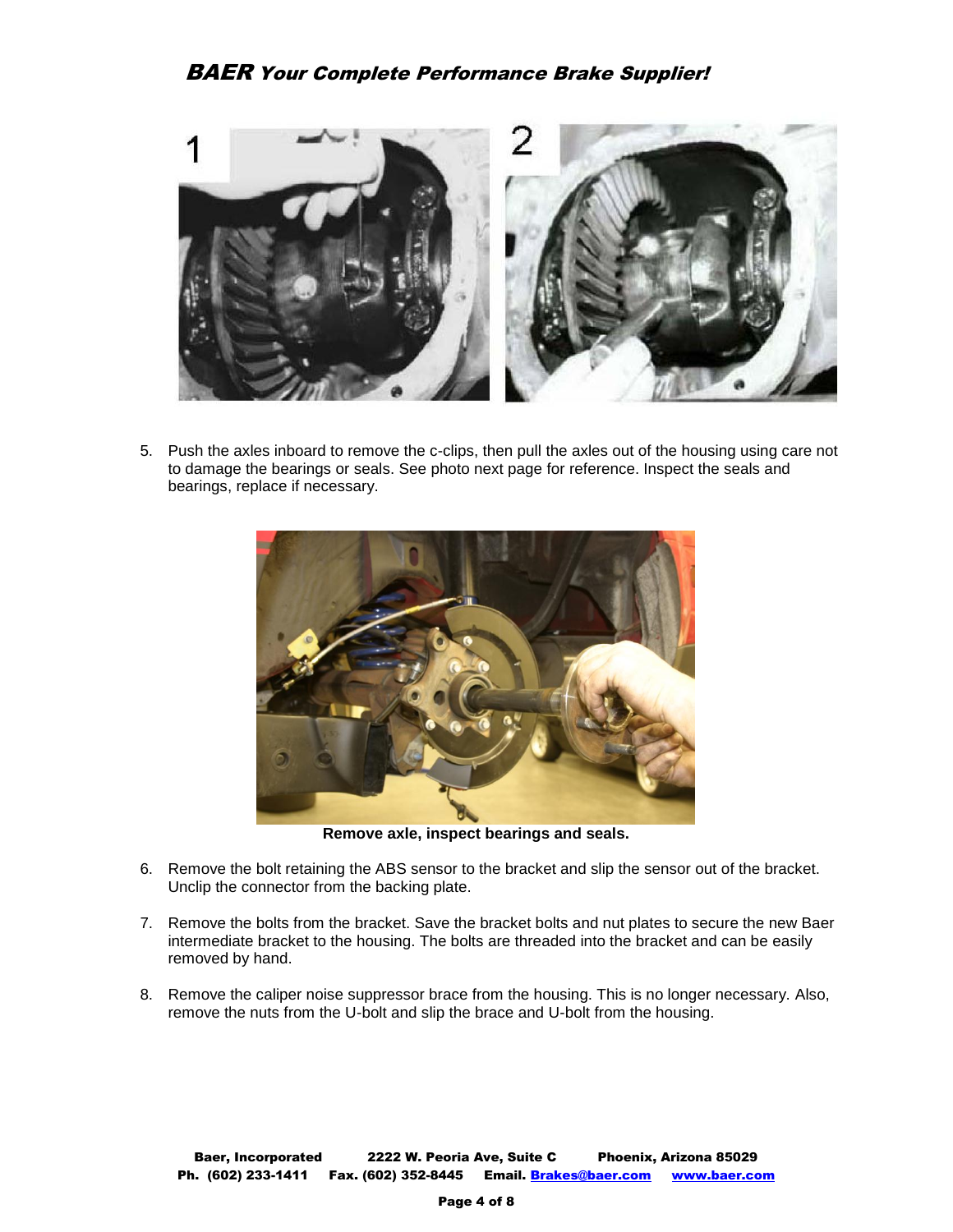9. Using the original caliper bracket bolts and nut plates, install the Baer intermediate bracket to the housing with the caliper mount facing forward. The bolt holes on this bracket are recessed to allow the bolt heads to mount below the surface. The brackets are left and right specific. Engraved numbers beginning with 671 are left, or driver side, 672 are right side. Torque the bolts to 50 ft-lbs.



**Remove brace and U-bolt**

10. Install the ABS sensor.

**\*\***Note: The park brake shoe assembly will be completely assembled on your bracket.

11. Install the correct side hose and bracket assembly (labeled with "L" or "R". L is driver side) using the original hose bracket bolt. Torque approximately to 15 ft-lbs. Snap the ABS wire retainer into the bracket. **Do not** attach hardline yet.

**\*\***Note: If bearings and/or seals were replaced, place a small amount of pre-lube on each prior to installing the axle. Install the axle and place the c-clip over the end and pull the axle outboard for differential pin installation.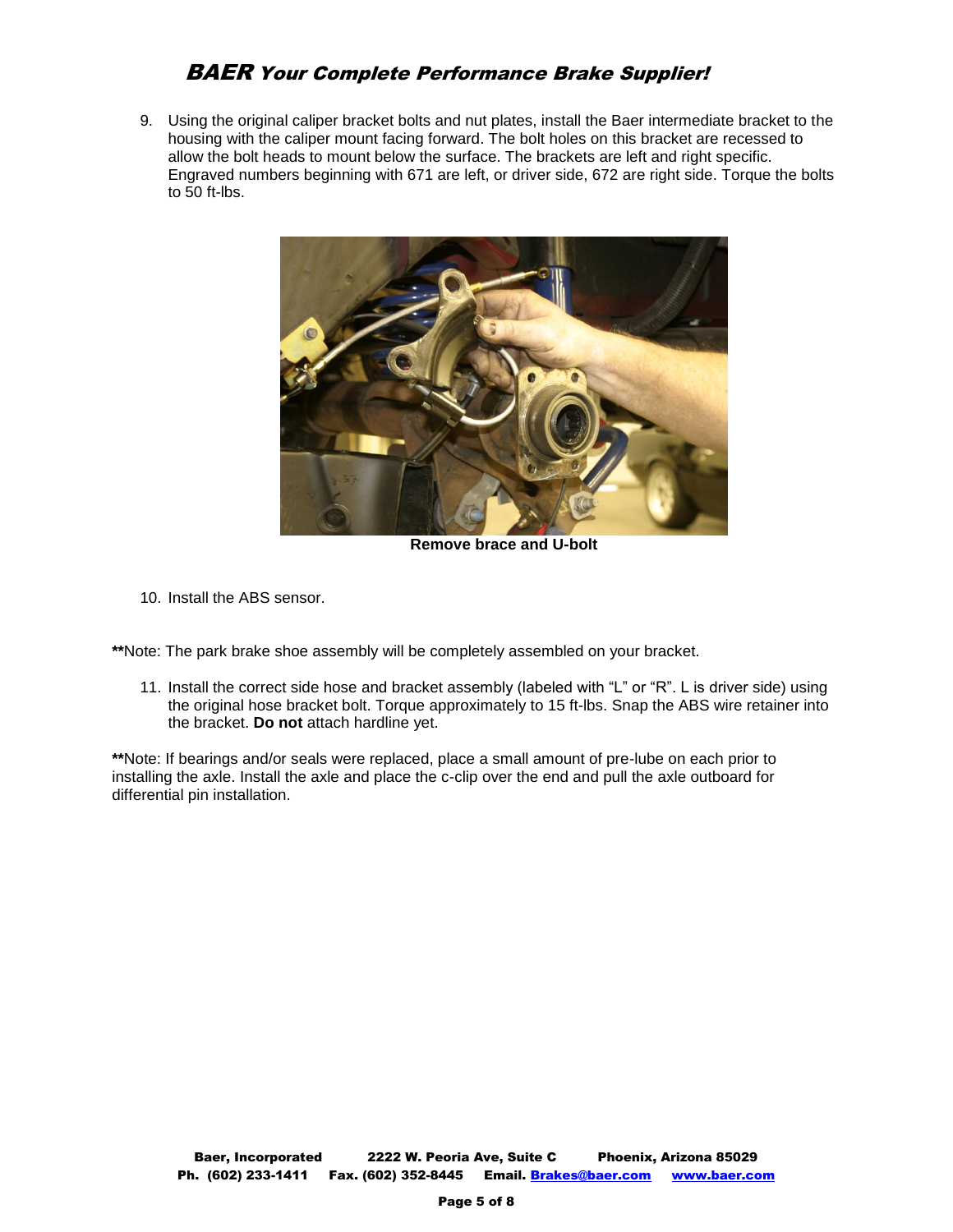

**Driver or, left side bracket with park cable bracket installed. Cable enters from below. This view is from the inboard side, removed from housing for clear photos.**

12. Insert the park cable through the bracket from below. Insert the cable retainer from the original cable to retain it in the bracket. Place the clevis clip on the cable and hook this onto the lever for the park brake actuator. See above photo:



**Cable retainer clip installation**

- 13. Install the correct side rotor and use a lug nut and washer to hold it in place. This will prevent scratching of the rotor hat.
- 14. Install the correct side caliper (bleeder screw points up) and place the allen head bolts in the caliper. Torque these to 85 ft-lbs using a 10mm allen socket.

Baer, Incorporated 2222 W. Peoria Ave, Suite C Phoenix, Arizona 85029 Ph. (602) 233-1411 Fax. (602) 352-8445 Email. Brakes@baer.com www.baer.com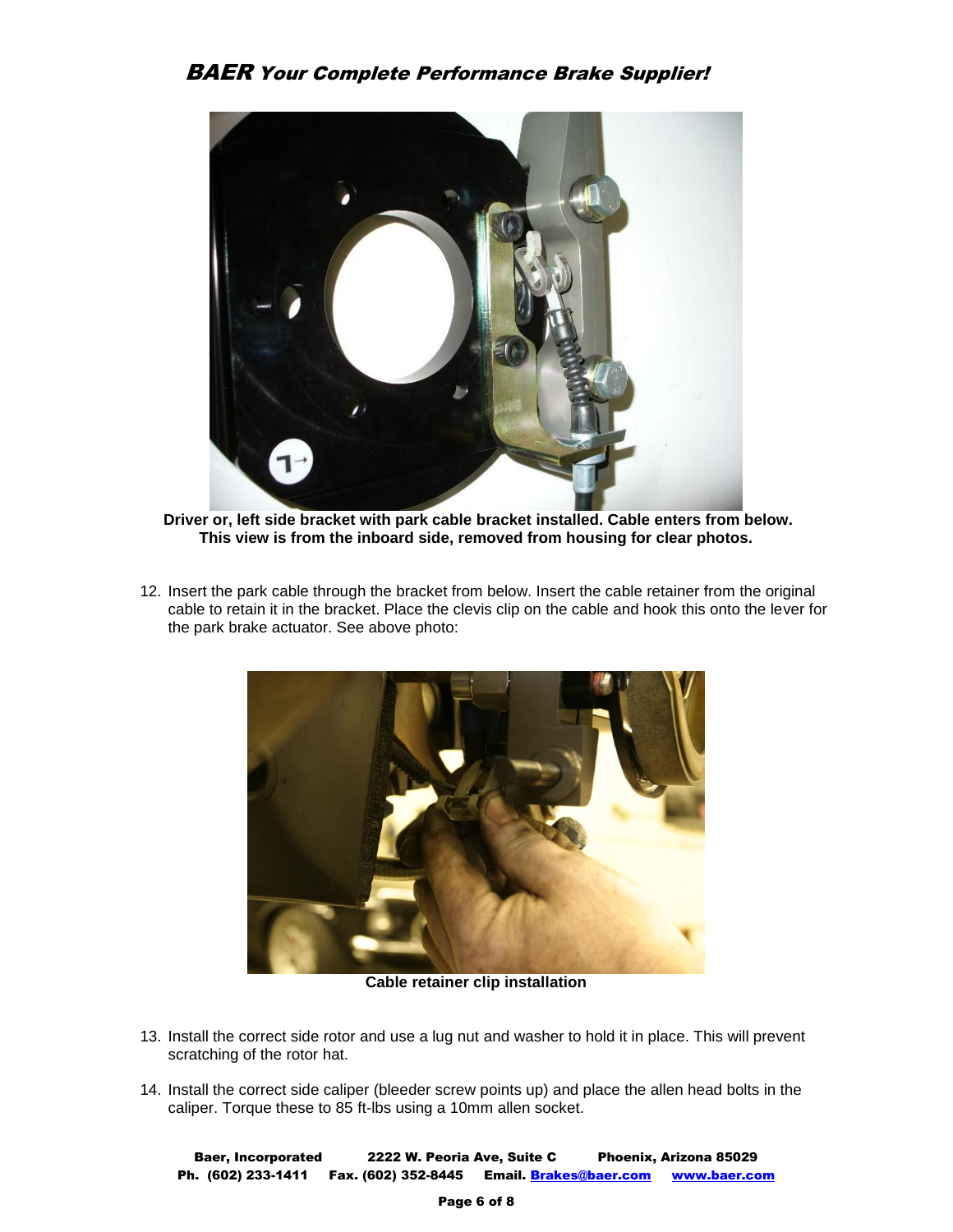\*\*Note: The caliper will need to be shimmed to center it over the rotor when installed. The shims will go between the base bracket and the intermediate bracket, as shown in the photos below:





Baer, Incorporated 2222 W. Peoria Ave, Suite C Phoenix, Arizona 85029 Ph. (602) 233-1411 Fax. (602) 352-8445 Email. Brakes@baer.com www.baer.com